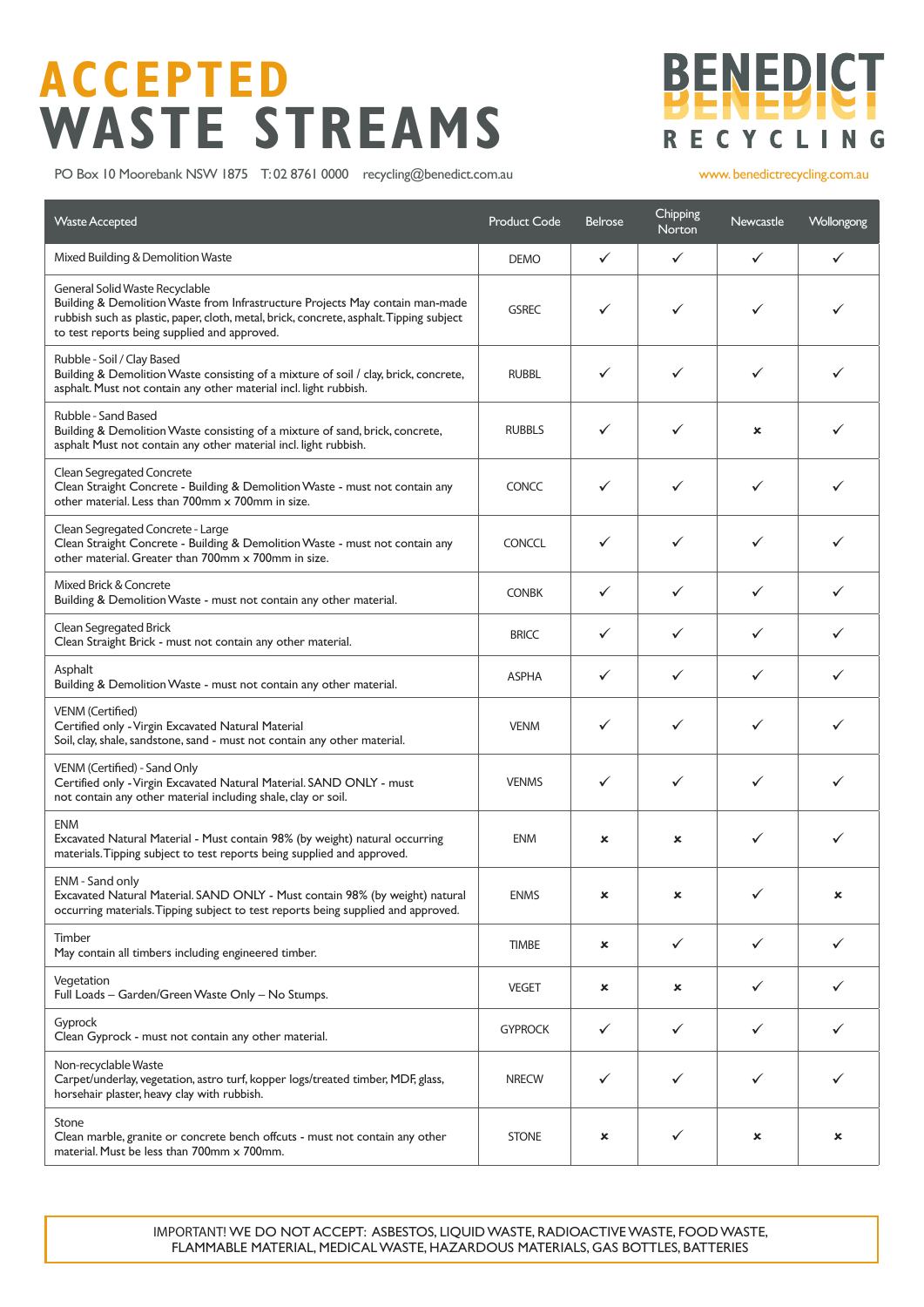### **ACCEPTED WASTE STREAMS**

PO Box 10 Moorebank NSW 1875 T: 02 8761 0000 recycling@benedict.com.au www.benedictrecycling.com.au

**BENEDICT** 

**RECYCLE** 

| <b>Waste Accepted</b>             | Product<br>Code | Belrose                      | Chipping<br>Norton | Newcastle | <b>Wollongong</b> |  |
|-----------------------------------|-----------------|------------------------------|--------------------|-----------|-------------------|--|
| Car Tyres                         | <b>TYREC</b>    |                              |                    |           |                   |  |
| <b>Truck Tyres</b>                | <b>TYRET</b>    | Call us to find your nearest |                    |           |                   |  |
| Stumps (exceeding 500mm diameter) | <b>STUMP</b>    | available site.              |                    |           |                   |  |
| <b>Mattresses</b>                 | <b>MATTR</b>    |                              |                    |           |                   |  |

# **WASTE ACCEPTED**



**CLEAN SEGREGATED CONCRETE CONCC** Contains no other waste streams (including fines) but may contain a small amount of reinforcing steel or steel mesh. The concrete pieces should be no larger than 700mm x 700mm. If the concrete pieces exceed this size, then they are classified as CONCCL – concrete large.



Brick classified loads can contain clay, terracotta or concrete brick and roof tiles with minimal fines. Brick classified loads should not contain soil, clay, timber, paper, plastic, vegetation or other manmade refuse.



### **MIXED BRICK & CONCRETE CONBK**

The classification will contain mostly concrete and brick however can also contain some tile, asphalt and other hard durable materials (less than 700mm in size). CONBK can contain some fines however, it should not contain soil, clay, timber, paper, plastic, vegetation or other manmade refuse in the loads.



**ASPHALT ASPHA** This usually comes to us in the form of reclaimed roads, pavements or parking lot surfaces. In some cases Asphalt may contain a small amount of concrete however, it should not contain other manmade materials.



#### **VIRGIN EXCAVATED NATURAL MATERIAL VENMS SAND**

This waste stream is basically clean sand that contains no manmade contaminates. It may contain a very, very small amount of sandstone rock.



**VIRGIN EXCAVATED NATURAL MATERIA VENM**

VENM can be classified as soil, shale, sandstone or rock. VENM material must not contain any manmade materials whatsoever.